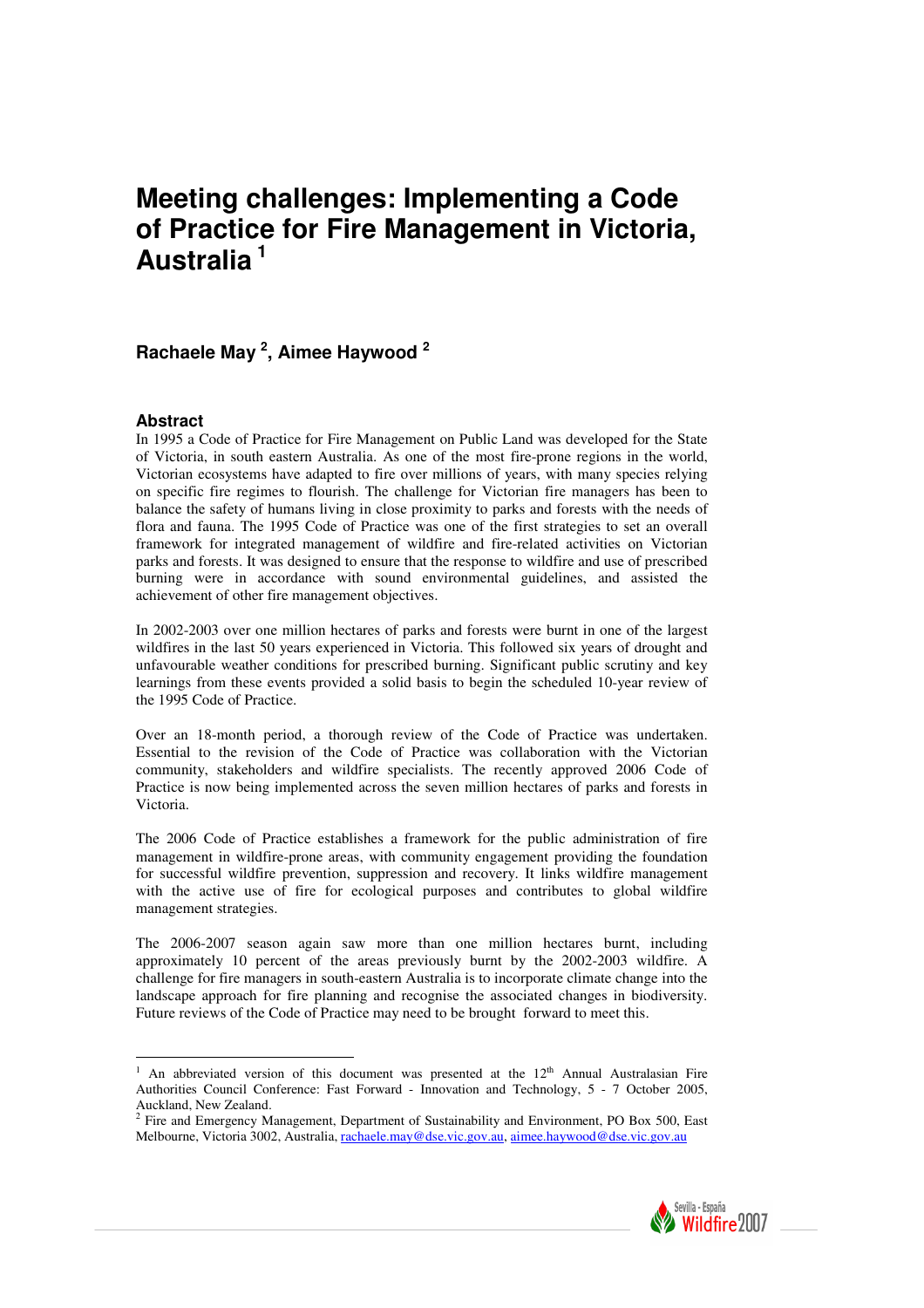### **Introduction**

The State of Victoria is located in the south-eastern most area of mainland Australia. While Australia is a typically dry, fire-prone continent, the geography, climate and vegetation of south-eastern Australia makes it one of the most severe fire regions in the world. Fire, both as a natural event and its use by Australian indigenous people, has been significant in shaping much of Australia's ecosystems.

Many Australian flora and fauna species depend on wildfire as part of their life cycle. Typically, Victorian indigenous ecosystems consist of schlerophyllous vegetation that often requires wildfire to induce seed fall, flowering or germination. Many plant species have adopted vegetative regeneration through epicormic shoots and lignotubers so that even severe fires will not kill some species. The specific interaction of ecosystems with wildfire depends upon the frequency, seasonality and intensity of the wildfire, coupled with the life stage of key species in that ecosystem.

The Victorian public land estate of national parks, state forests and other reserves plays host to nationally and internationally recognised rare and threatened species. Managing both naturally occurring and human-induced wildfire over these seven million hectares is the responsibility of the Victorian Department of Sustainability and Environment. Victorian legislation is clear in allocating the responsibility of wildfire prevention and suppression on public land to the Department, with similar responsibility for rural private land resting with the Country Fire Authority.

As public land managers the Department must primarily reduce the incidence and severity of wildfire on the public land estate whilst balancing the need to protect human life and property and use or exclude fire to maintain ecosystem health. With people increasingly choosing to inhabit areas abutting parks and forests, there is an growing expectation that the public land manager will bear part of the responsibility for wildfire risks associated with the natural environment.

Accordingly, an overarching set of standards and principles is required to ensure that sound fire management practices are carried out on Victoria's public land estate. The Victorian 'Code of Practice for Fire Management on Public Land' was established to provide the strong framework for integrated fire management. It assists with the recognition and balancing of often competing objectives for fire management: the role of fire in the maintenance of biological diversity, the responses of different ecosystems to fire, natural patterns of succession and the risk of wildfire to human life and property.

The Code of Practice ensures the Department meets obligations enshrined in legislation whilst providing a basis to respond to critics and support implementers. It sets the standards on which to base fire plans and outlines instructions for operational requirements.

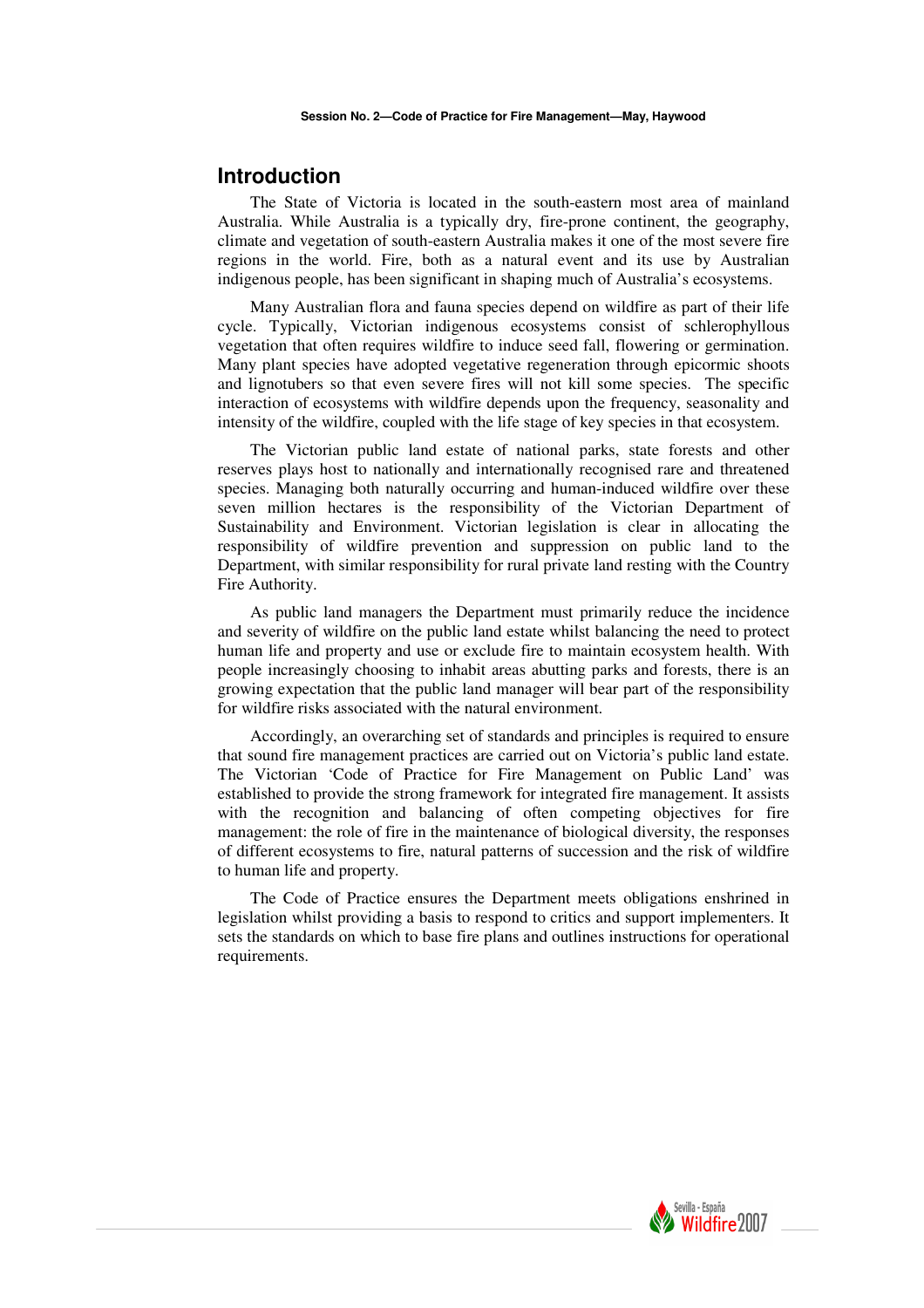## **A Code of Practice is Developed**

Following a number of significant fires and increasing community interest in the way fire was managed, the development of a Code of Practice for Fire Management on Public Land commenced in 1995. The basis of the initial Code of Practice was to:

- Establish a coherent and consistent policy;
- Clearly define and fully integrate planning processes for all planned uses of fire;
- Ensure consideration of the appropriateness of fire regimes to the maintenance and vigor of indigenous flora and fauna; and
- Promote a high and consistent standard of fire, based on practices which are openly documented.

After an extensive development and consultation process, the original Code of Practice was published in December 1995 with the primary purpose to:

"…promote efficient, effective and integrated management of fire and fire related activities on public land for the purpose of protecting human life, property, assets, and environmental values from the deleterious effects of wildfire or inappropriate fire regimes…" (CNR, 1995)

The Code of Practice was the umbrella document under which all Fire Plans were to be developed, and compliance was a requirement for all fire-related activities in Victoria's parks and forests.

### **Undertaking a Review**

The Code of Practice was a robust, enduring document, and widely respected over its first 10 years of inception both within Australia and internationally. In a 2003 Audit Report into Fire Prevention & Preparedness, the Victorian Auditor General acknowledged that the Victorian State Government was

"…regarded as demonstrating industry best practice through the Code…" (Auditor General, 2003)

The 1995 Code of Practice gave a commitment that it should be reviewed within 10 years of its approval. In accordance with that obligation, a review of the Code of Practice began in January 2005. This followed a significant fire season which saw over one million hectares of land burnt by wildfire over a period of 59 days. The subsequent Inquiry into the 2002-2003 Victorian Bushfires conducted by the Victorian Emergency Services Commissioner made a number of recommendations relating both directly and indirectly to the Code of Practice.

From the outset it was recognised that community participation in the review of the Code of Practice was essential. Without community partnership, the Code of Practice would not endure for the next 10 years nor meet the expectations held by stakeholders and landowners. Collaboration with the Victorian community throughout the review would eventually set the standard of ongoing consultation with the wider Victorian community in relation to fire management issues.

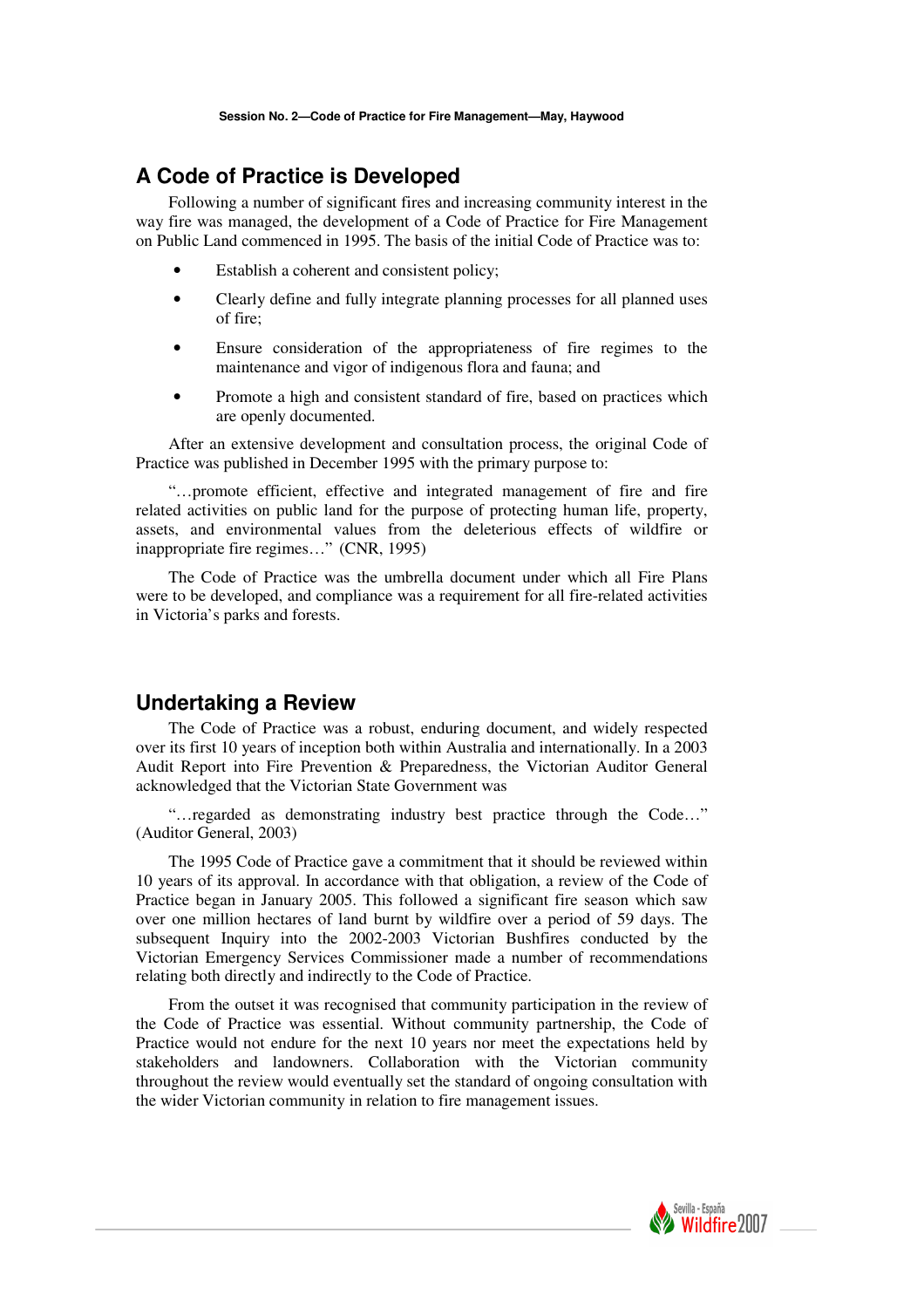#### **Session No. 2—Code of Practice for Fire Management—May, Haywood**

Coupled with a desire to work with the community was a series of legislative obligations that needed to be undertaken as part of the review process. The requirement to seek public submissions on a Draft Reviewed Code of Practice was easily accommodated in the overall consultation strategy.

### **Advisory Groups**

A number of advisory groups were established at the beginning of the project to actively contribute to the review of the Code of Practice. Members included partner fire agencies, national parks managers, specialists in meteorology, fire behaviour, fire ecology, statutory planning, water, forest management, fire operations, recovery as well as members of advocate groups. All of these representatives directly contributed at each stage of the project.

A project plan for the review process was designed in collaboration with these advisory groups. In order to ensure formal and informal input at all stages of the review, two key steps in the project were identified at the beginning. An initial scoping Discussion Paper was to be followed by a Draft Reviewed Code of Practice.

### **Discussion Paper**

A Discussion Paper was developed early in the review process seeking comment from the wider Victorian community, partner fire agencies and stakeholder groups. It focused on a number of key issues that, since implementing the Code of Practice in 1995, had significantly changed or were identified as in need of consideration. Discussion topics were briefly described and then followed by a short list of questions of which the community was invited to answer.

Approximately 70 submissions were received on the Discussion Paper, from adjoining landholders, universities, advocate groups, partner fire agencies and other industry bodies. Overall, most submissions acknowledged that while some parts of the Code of Practice required updating, most issues stemmed from inconsistent or lack of, implementation. Areas of particular focus in the feedback included the need for improved community education and engagement, relationship management with partners, particularly locals and monitoring and reporting, especially back to the community.

### **Draft Reviewed Code of Practice**

Analysis of the Discussion Paper submissions, coupled with the feedback from the advisory groups and community meetings led to a Draft Reviewed Code of Practice. This document was widely distributed to stakeholders, advocate groups and the wider Victorian community for comment.

Over 100 formal submissions on the Draft were received. While a range of opinions and ideas were presented, common topics raised for amendments included:

- More involvement of the community at all stages of fire management;
- Increased emphasis on seeking and using local knowledge in fire management planning and incident management;
- Better defined fire management planning processes;

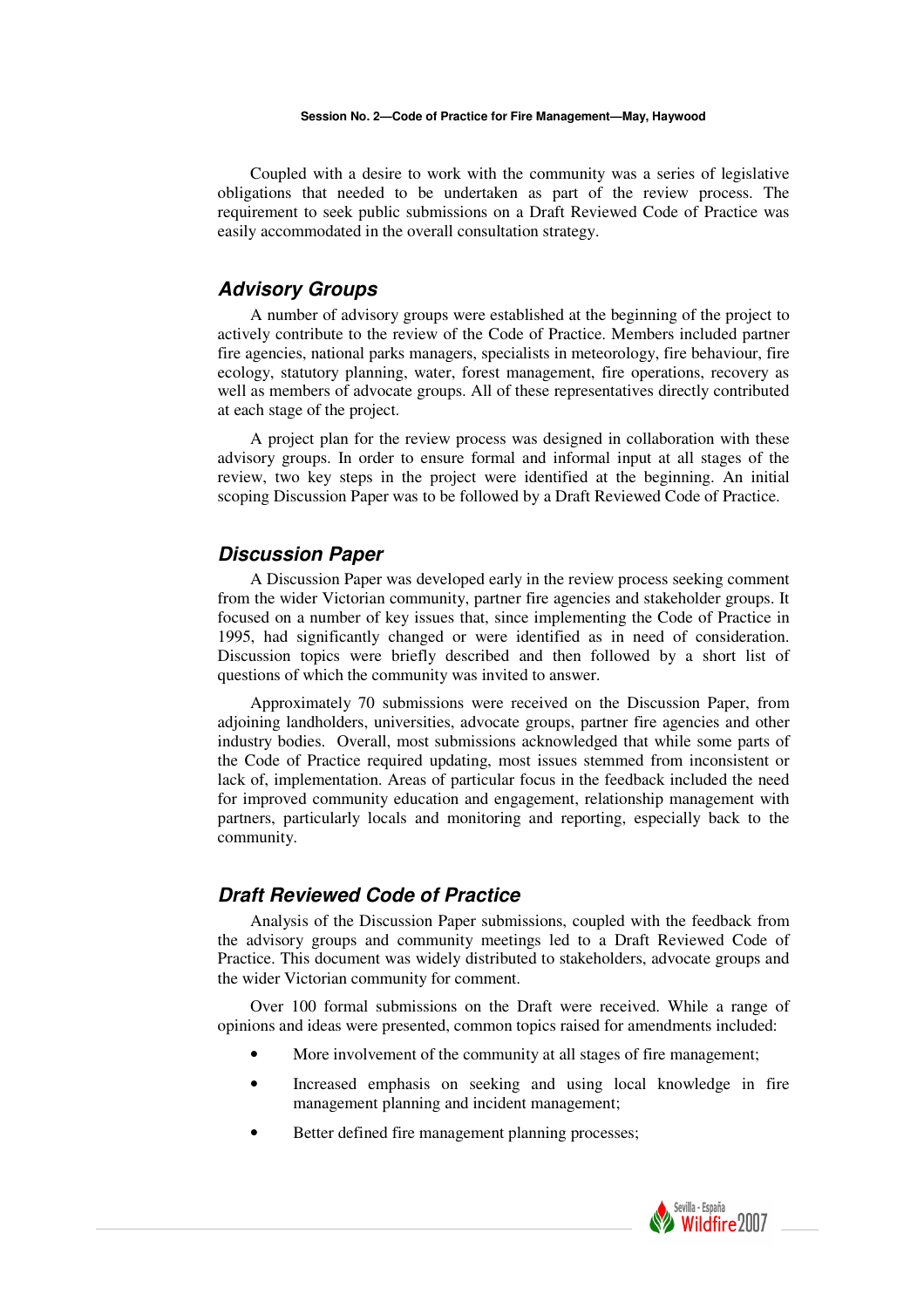- Demonstrated links with private land fire management;
- Stronger audit requirements to ensure implementation of and compliance with the Revised Fire Code; and
- Amendments to the Fire Management Zones.

## **An updated Code of Practice**

Community input was a vital component of the review process. Partner fire agencies, key stakeholder groups and the wider Victorian community were all encouraged to participate at a number of stages throughout the review. Information gathered from individuals, organisations, public meetings, the Discussion Paper and Draft submissions as well as comments from scientists and technical experts, were analysed and considered in the development of a final document.

The reviewed Code of Practice was approved by Victorian Parliament in February 2006, then gazetted in September 2006 revoking the 1995 Code of Practice. It lays down minimum statewide standards for fire management on public land (DSE, 2006).

The review of the Code of Practice incorporated up to date fire management science, including the effects of fire on biodiversity. It ensured integration with fire protection on private land and addressed some of the recommendations from the Inquiry into the 2002-2003 Victorian Bushfires conducted by the Victorian Emergency Services Commissioner.

A number of significant changes present themselves in the reviewed Code of Practice for Fire Management on Public Land. Importantly, the dual roles of the State Government as both a public land manager and a fire suppression service are more clearly distinguished and a foundation of community engagement is established.

Key to the integrity of the reviewed Code of Practice is the maintenance of both a quality management framework (typically 'goals-plan-implement-review') and the fire protection framework of Prevention, Preparedness, Response and Recovery. Research is a requirement across all sections of the Code of Practice.

Using the quality management framework as a basis, the reviewed Code of Practice is broken into five key sections: Overarching Principles, Planning, Land Management Burning, Wildfire and Compliance. Each of these five sections contains foundation principles, a planning component, an implementation section and a review requirement. This quality management framework applies throughout the document, enabling constant feedback and review to ensure effective implementation.

### **Overarching principles**

The broad principles for fire management on public land are established at the beginning of the document to address the threat of wildfire, guide the use of prescribed burning, and provide for the achievement of integrated land management objectives. Specifically, they establish the minimum requirements in relation to risk management, prescribed burning (operations), fire protection (prevention, preparedness, response and recovery), environmental management and community partnerships. Community partnership and engagement principles were added to the

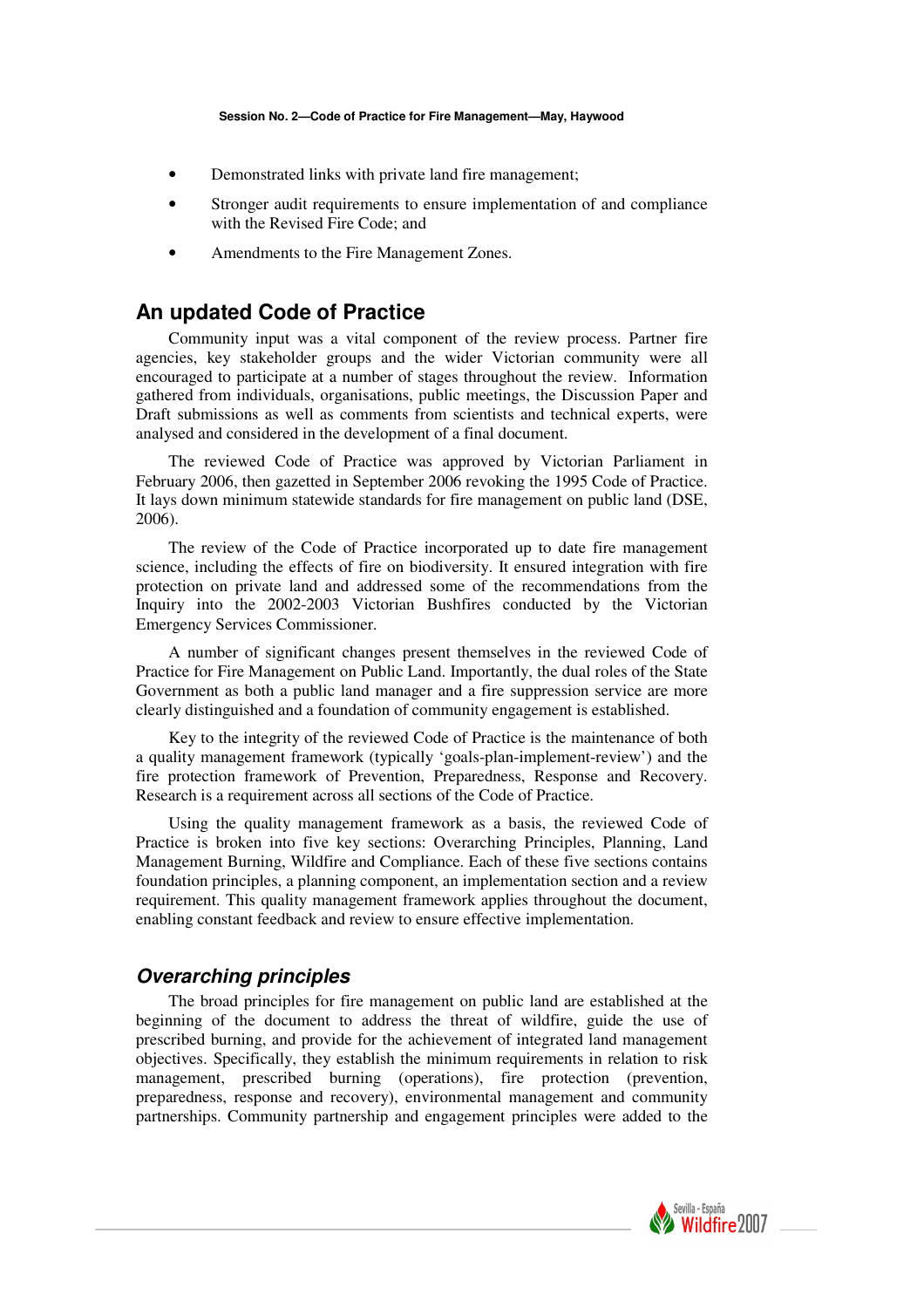#### **Session No. 2—Code of Practice for Fire Management—May, Haywood**

overarching principles to reflect the Department's commitment to improving its relationship with the community. In addition to these added principles there is a specific recognition that local knowledge is to be included in all incident management teams and targeted during planning operations throughout the year.

### **Planning**

The Planning section outlines the structure under which fire protection and other land management objectives are delivered in a planned and integrated manner. It recognises the concept of genuine fire *management* that encompasses both fire protection strategies and fire ecology strategies.

Strategic Fire Management Plans are described for each management area of Victoria. These ten-year plans must contain specific goals, objectives and standards for the integrated use and exclusion of fire to meet asset protection, fuel management, ecological and cultural objectives. Importantly it is set that the Fire Management Plans must demonstrate clear links to fire protection strategies on private property (land tenures beyond the jurisdiction of the Code of Practice) and contain a monitoring and evaluation component to assess if fire management outcomes are being achieved.

On a rolling annual basis, Fire Operations Plans must also be annually prepared in accordance with the strategic Fire Management Plan for a given area. Fire Operations Plans contain a three-year forward program for prescribed burning and a schedule for other preparedness works. The rolling, annual nature of these plans provides increased flexibility to access works planned over a three-year period if, for example, first year works cannot be undertaken due to weather restrictions.

The key to fire planning in the reviewed Code of Practice is the concept of zoning all public land according to the fire protection and ecological priorities for an area. In response to the Emergency Services Commissioner's recommendation to review zones in the original Code of Practice, fire management zones were reduced in quantity from five to four. As described in the reviewed Code of Practice the four zones have clear fire management objectives for asset protection, strategic wildfire moderation, ecological management or the exclusion of prescribed burning.

### **Land management burning**

The first of the two 'implementation' chapters outlines requirements relating to prescribed burning on public land. In Victoria prescribed burning is used to achieve one of three objectives: to reduce fuel levels for fire protection, to stimulate regeneration of tree species following timber harvesting and to maintain or enhance indigenous ecosystems. Operational standards and guidelines for the conduct of prescribed burning are described in this part of the Code of Practice. This includes the authorisation, ignition, patrol, rehabilitation and ongoing monitoring of a prescribed burn area.

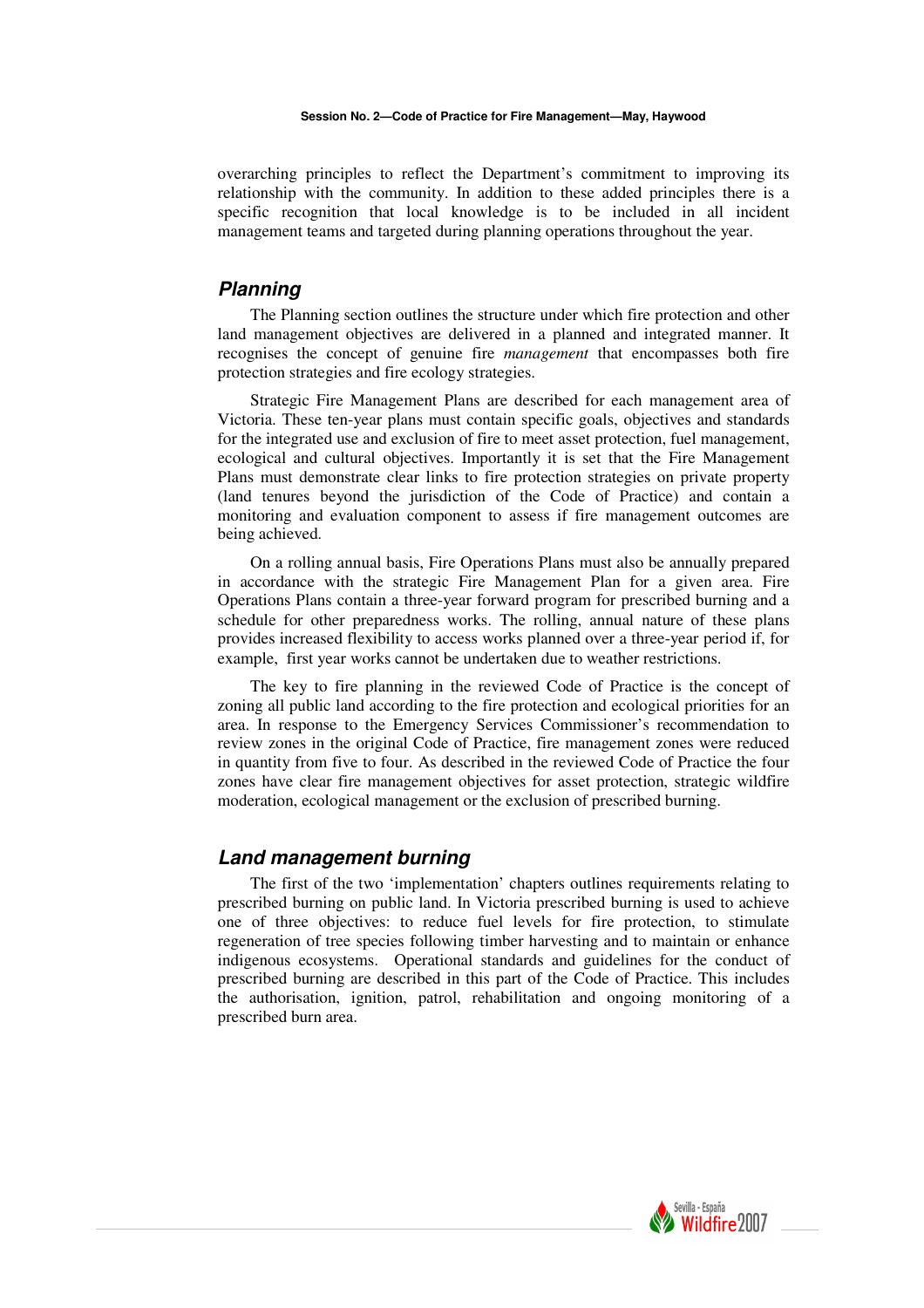#### **Wildfire**

The second of the two 'implementation' chapters sets the minimum standards and guidelines for addressing the threat of wildfire in Victoria's parks and forests. The fire protection framework of Prevention, Preparedness, Response (Suppression) and Recovery is applied here.

#### **Prevention**

All activities concerned with minimising the incidence of wildfire, particularly those of human origin, are described in this section. This includes education, enforcement and prevention operations.

#### **Preparedness**

This section of the Code of Practice describes all activities associated with the preparation for wildfires, such as fuel management (including the application of Fire Management Zones), readiness, aircraft, roading, personnel training, communications, equipment standards and detection of wildfire.

#### **Response (suppression)**

The wildfire suppression chapter of the Code of Practice refers to all activities associated with restricting the spread of wildfire following its detection, and making the wildfire safe. This includes health and safety of personnel and the community, dispatch of resources, incident planning, interagency coordination, operational guidelines (including environmental standards) and fire investigation.

#### **Recovery**

This section of the Code of Practice describes all activities associated with recovery from the impact of wildfires, including the rehabilitation of fire suppression disturbance, community recovery and debriefing of personnel.

### **Compliance**

The concluding chapter of the reviewed Code of Practice for Fire Management on Public Land complements the final component of the quality management framework – the review stage. Compliance with the Code of Practice is undertaken through records, research, on-going monitoring as well as a comprehensive, external audit requirement. The reviewed Code of Practice details a more frequent and stringent audit process. This extends and links with the improvements made to the community engagement aspects of the Code of Practice, as results of the audits will be made available to the community to ensure an open and transparent process is followed and that the Code of Practice is being adequately and consistently implemented around the State.

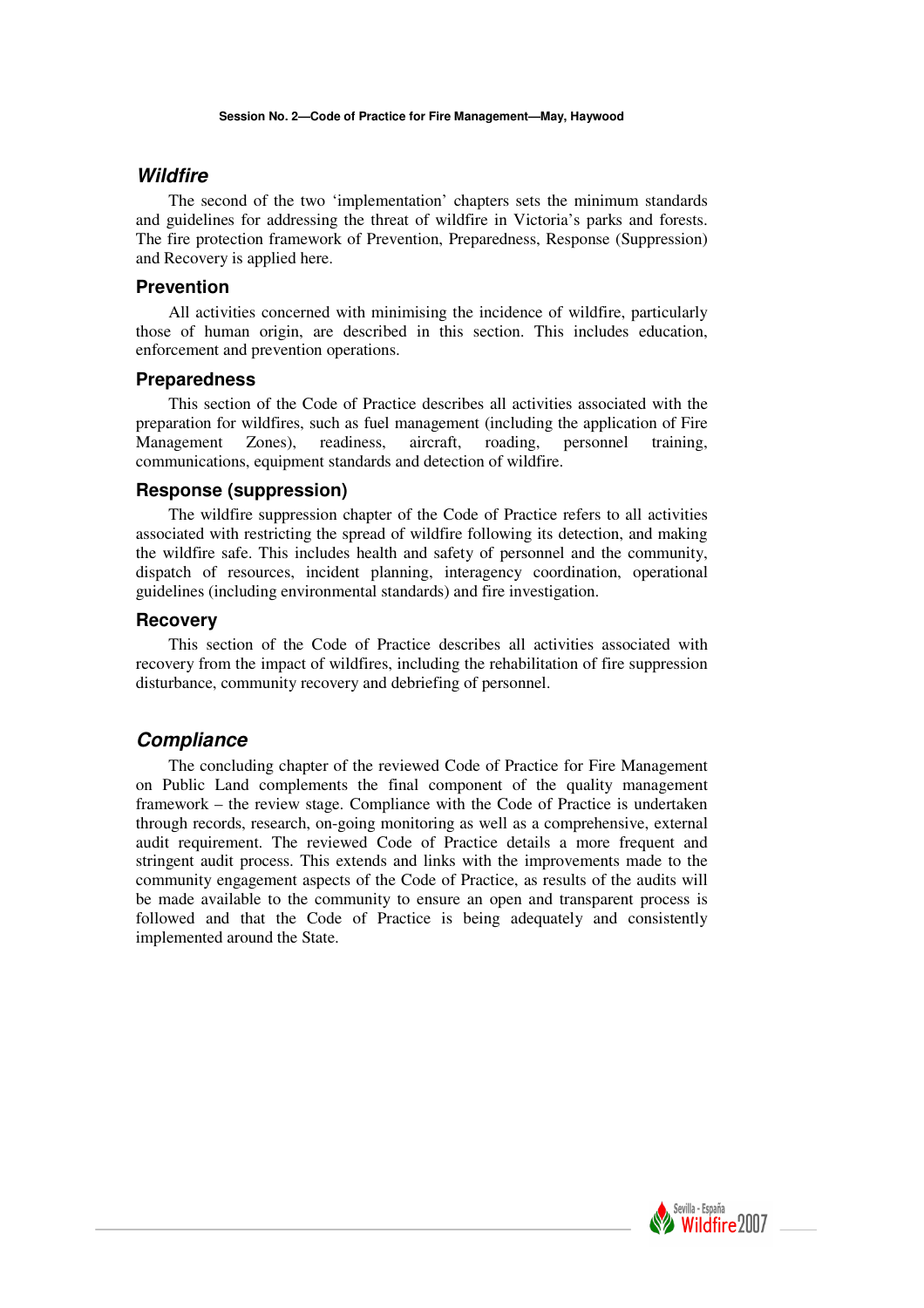### **Implementing the new direction**

Implementation of the reviewed Code of Practice initially focused on the education of fire management staff with regards to changed practices and business principles. All members of advisory groups, and those individuals or groups who participated at any stage of the review process were provided with a copy of the reviewed Code of Practice and a summary of the key changes. To complete the engagement process commenced during the review, implementation of the reviewed Code of Practice will include public information sessions to provide details of amendments and to inform that there will be changes in the way DSE (and partner agencies) conduct fire management operations and the opportunity to raise questions

Many changes in the reviewed Code of Practice reflect improvements in operational practice that have occurred in the 10 years since the original document was approved and released. Others reflect where the Department wishes to head into the future.

#### **12 months on and the way forward**

The reviewed Code of Practice was approved nearly 12 months ago, but has only been implemented for approximately six months. These first six months have been some of the most significant six months that Victorian public land managers and fire agencies have faced in recent history.

Over the summer period of November 2006 - February 2007 more than 1.2 million hectares of land was burnt in a series of large, intense wildfires. The majority of these wildfires were started by lightning, and burnt in extremely dry vegetation that had been effected by a continuing 10-year drought in many areas.

It was the second time in four years that Victoria experienced more than one million hectares burnt in a single summer season. This poses a significant challenge for public land managers, fire services, and the community who choose to live in these environs.

One challenge for the implementation of the Code of Practice includes the education of the community in order to minimise confusion over the new concepts for fire planning. The reviewed Code of Practice describes Fire Management Plans that incorporate both fire protection and ecological strategies. This is broader than the Fie Protection Plans described under the original Code of Practice.

In addition it is becoming clear that increasingly engaging with communities about fire management on public land is, in some cases, dividing communities. By initiating discussion about fuel management works, wildfire suppression techniques and ecological requirements, the community has become more educated and has an increased desire for information (at an increased speed). In some cases this has brought forward divisions of thinking within a community to the forefront, which is actively contributing to the emerging 'blame culture' associated with natural disasters.

Prolonged periods of below-average rainfall, which thus affects the safe conduct of prescribed burning programs, coupled with an increasing migration of communities to the park-forest boundary have meant that the adverse risk of wildfire to human life and property has increased. In the case of the recent Victorian fires, there is much discussion in the community and media as to the most effective way to